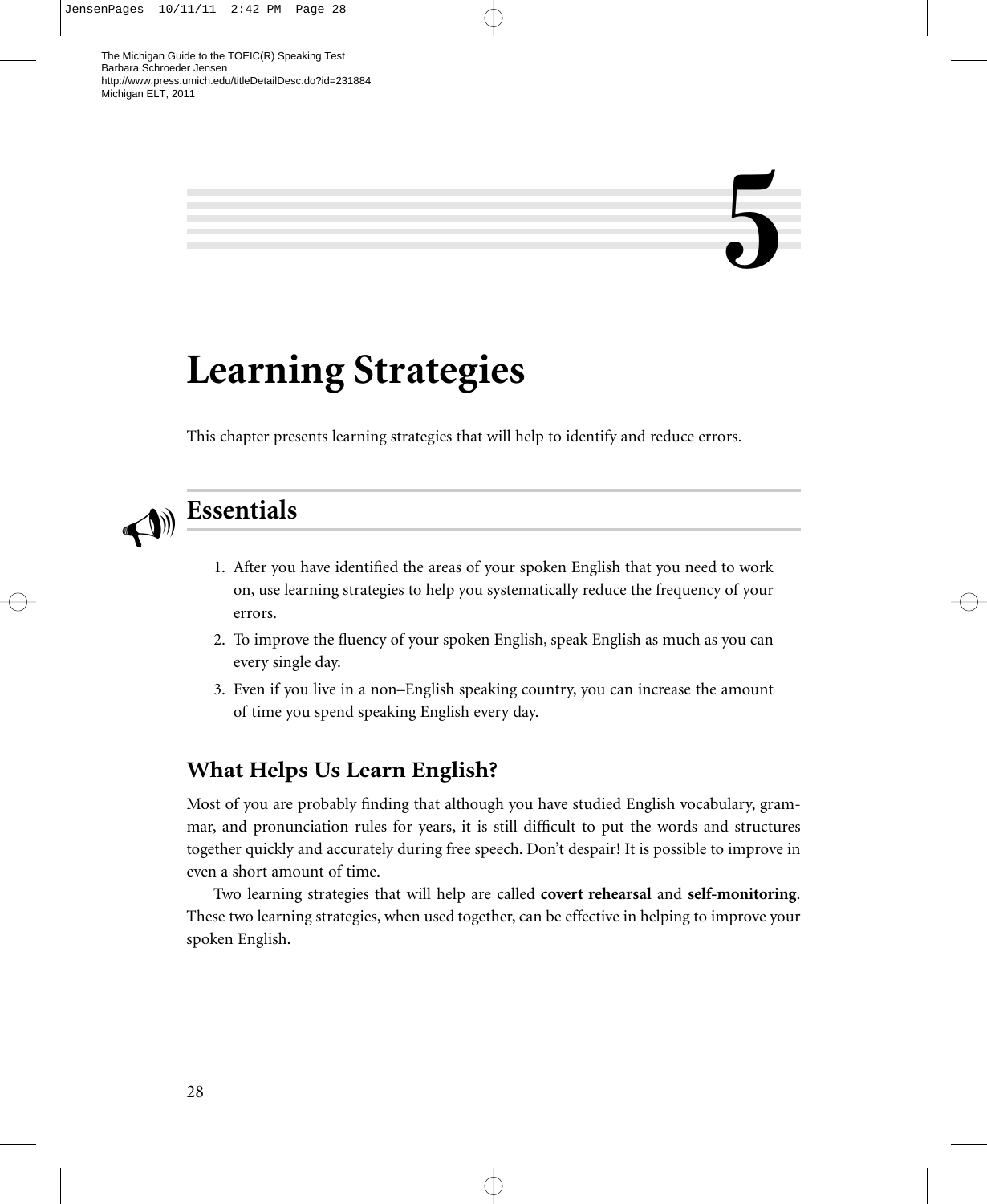## **Covert Rehearsal**

**Covert rehearsal** is a strategy that is often used by successful language learners. It literally means "private practice," or practicing speaking English out loud when you are alone.

Professor Wayne Dickerson of the University of Illinois describes covert rehearsal this way:

Covert Rehearsal is the time we spend by ourselves each day talking to ourselves in the target language, participating in made-up conversations, listening closely to our articulations, critiquing the accuracy and fluency of our language use, examining our speech to see if it follows language rules we know and language examples we have heard. Our time spent in Covert Rehearsal is language-teaching and language-learning time.1

# *Log It!*

Once you start listing your errors in your logbook, you can use this information to help you choose topics for covert rehearsal. 

During covert rehearsal, practice the aspects of English that you know you need to improve. Examples of topics to practice include:

- selected vowel or consonant sounds
- linking words in phrases
- correct stress on syllables and words
- production of accurate past-tense markers
- use of new vocabulary correctly

Think about a typical day. Examples of hidden opportunities for language practice are:

- while walking/riding to class or work
- while stuck in traffic
- while waiting for the bus or train
- while washing the dishes, cleaning, or cooking
- while watching TV, during the commercials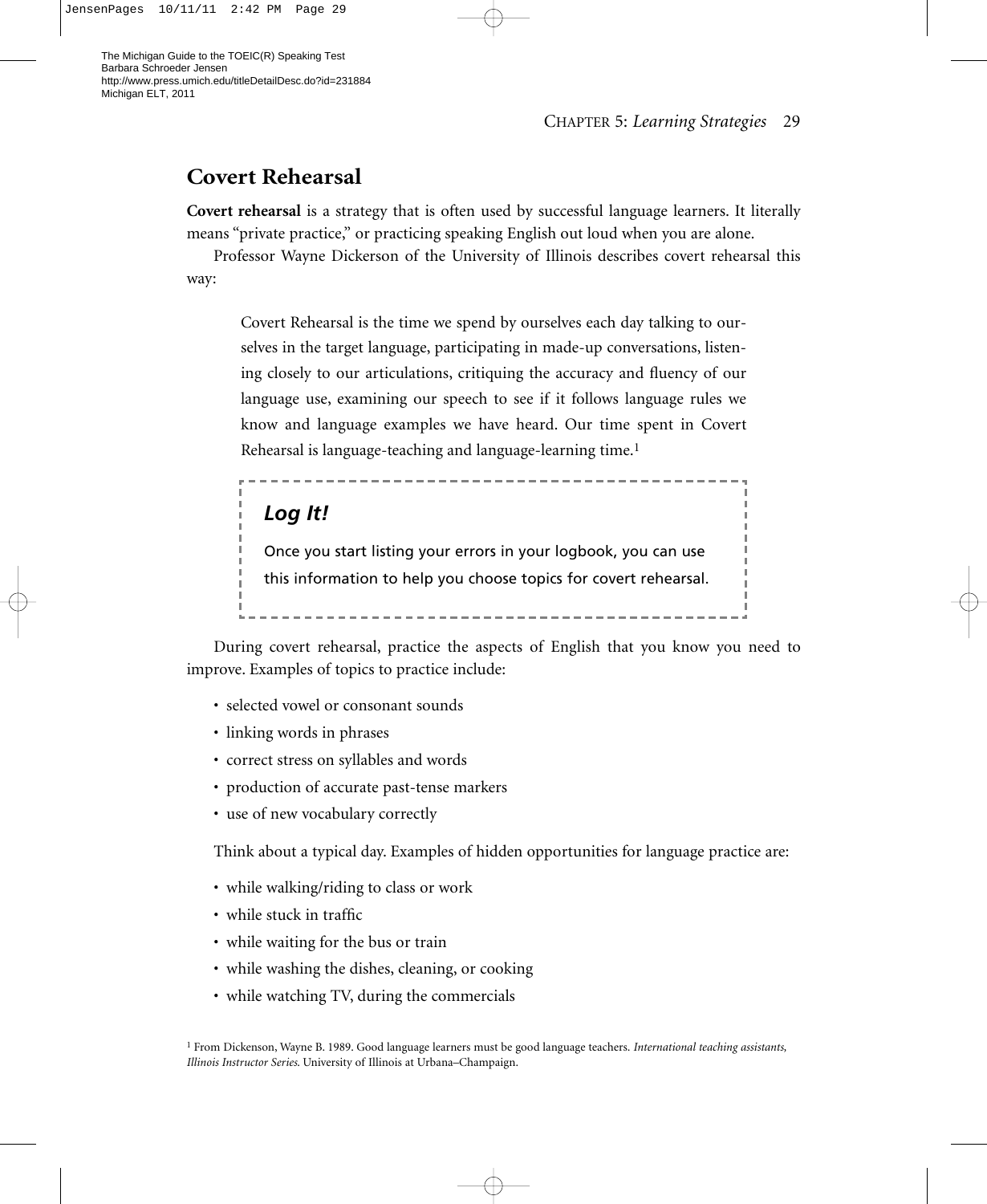#### 30 SECTION 2: Improving Your Spoken English

Make the most of every opportunity to practice covert rehearsal by keeping these points in mind:

• Speak out loud. It may feel silly to talk to yourself, but you really can't evaluate yourself if you only speak in your head. Challenge yourself to try covert rehearsal for just a few minutes several times a day. Practicing will make it less embarrassing.

#### **One Student Says**

"When I'm doing covert rehearsal in public, people just assume I'm talking into the earpiece of my cell phone. Only I know my phone is off and I'm using the time to improve my English."

- Pick one goal at a time. For example, an appropriate goal would be "improving the /v/ sound" but not "pronouncing clear vowels and consonants." (See Chapter 6 for more information on choosing appropriate pronunciation goals.) It is very difficult (or impossible) to focus on improving too many aspects at once. Make a list of what to work on using the errors from your logbook.
- Be patient and give yourself enough time to see progress with each item. After you begin to improve with a certain item, challenge yourself by adding another item to focus on at the same time.
- Practice throughout the day. Good results can be achieved when you practice several times a day—even if it is just for a few minutes at a time.
- Learn how to listen carefully and evaluate yourself. Does your sound match the sounds you have heard? Are you following the rules you know? If not, continue to practice. When you do hear improvements, give yourself praise. You earned it!

#### **One Student Says**

"Last month I interviewed for a position at a university in the U.S. I was told by many scholars in the field that my research, publishing, and teaching experience would get me the job. I sent in my CV, letters of recommendation, and samples of my writing, and I gave a job talk. It turned out that they based their decision primarily on the job talk, and I didn't get the position. Now I know that next time I prepare a job talk, I need to use covert rehearsal to practice."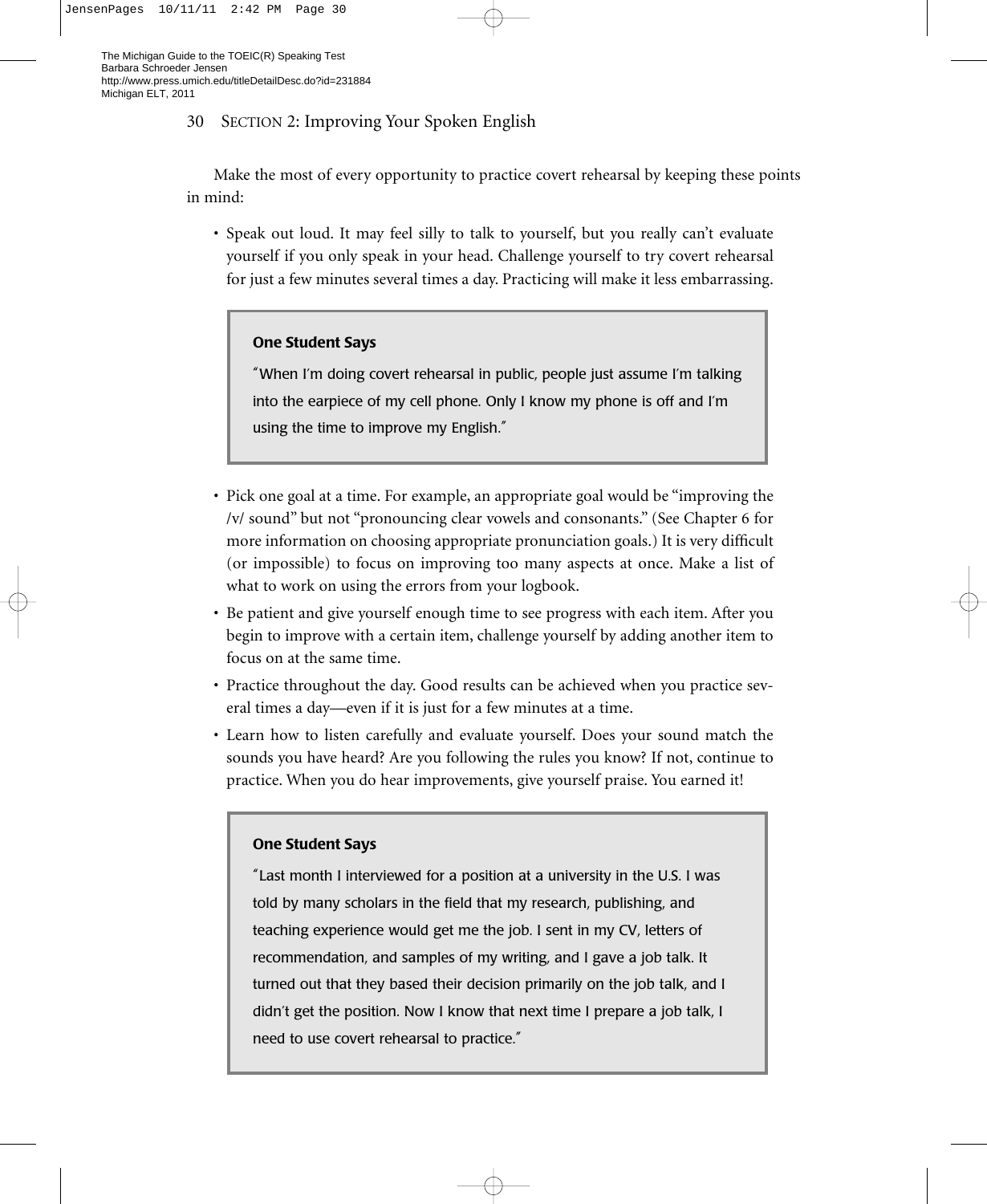It may seem strange that a good way to improve your speaking is to talk to yourself, but that is exactly what you have to do. During conversations with other people, you have too many demands on your attention. You must listen to what the other person is saying, think of what you want to say, and think of how to say it. This is a difficult time to try to use new sounds, structures, and vocabulary.

After practicing a specific feature of language during covert rehearsal, practice it during conversations with other people. Often it is more comfortable to continue to do covert rehearsal instead of practicing new skills while speaking with another person. When you are alone, you have no pressure, no time constraints, and no threat that you will embarrass yourself by making errors. In the real world it is not enough if you only sound clear and accurate when you are alone talking to yourself. You must also learn to be comfortable and accurate when talking to others.

#### **Exercise 5.1. Covert Rehearsal**

- A. 1. Imagine you are at a job interview and you are asked one of these questions:
	- a. Tell me about your first job.
	- b. Tell me about some of the classes you took when you were an undergraduate.
	- c. Tell me about a situation where you took a leadership position.
	- d. Tell me about some professional development activities you have participated in (for example: conferences, seminars, classes).
	- 2. Choose one question. Write a short list of key words and phrases related to it.
	- 3. Find a spot or a corner of the room to practice covert rehearsal. It may help to face the wall so that you are not distracted by your classmates.
	- 4. After the signal from your teacher, begin answering the question out loud. Try to ignore the other students around you who are also practicing. You can stop and re-start as many times as you need to, but continue practicing until the instructor calls time.
	- 5. Your teacher may ask the class to repeat the activity, each time answering a different question.
- B. Answer the questions.
	- 1. Have you done covert rehearsal in the past? If yes, when and what did you do? \_\_\_\_\_\_\_
	- 2. How did it feel to practice covert rehearsal here in class? What was easy for you? What was hard? \_\_\_\_\_\_\_\_\_\_\_\_\_\_\_\_\_\_\_\_\_\_\_\_\_\_\_\_\_\_\_\_\_\_\_\_\_\_\_\_\_\_\_\_\_\_\_\_\_\_\_\_\_\_\_\_\_\_\_\_\_\_\_\_\_\_\_\_\_\_\_\_\_\_\_\_\_\_

\_\_\_\_\_\_\_\_\_\_\_\_\_\_\_\_\_\_\_\_\_\_\_\_\_\_\_\_\_\_\_\_\_\_\_\_\_\_\_\_\_\_\_\_\_\_\_\_\_\_\_\_\_\_\_\_\_\_\_\_\_\_\_\_\_\_\_\_\_\_\_\_\_\_\_\_\_\_\_

\_\_\_\_\_\_\_\_\_\_\_\_\_\_\_\_\_\_\_\_\_\_\_\_\_\_\_\_\_\_\_\_\_\_\_\_\_\_\_\_\_\_\_\_\_\_\_\_\_\_\_\_\_\_\_\_\_\_\_\_\_\_\_\_\_\_\_\_\_\_\_\_\_\_\_\_\_\_\_

\_\_\_\_\_\_\_\_\_\_\_\_\_\_\_\_\_\_\_\_\_\_\_\_\_\_\_\_\_\_\_\_\_\_\_\_\_\_\_\_\_\_\_\_\_\_\_\_\_\_\_\_\_\_\_\_\_\_\_\_\_\_\_\_\_\_\_\_\_\_\_\_\_\_\_\_\_\_\_

3. Describe your typical day. When do you have opportunities to do covert rehearsal throughout your day?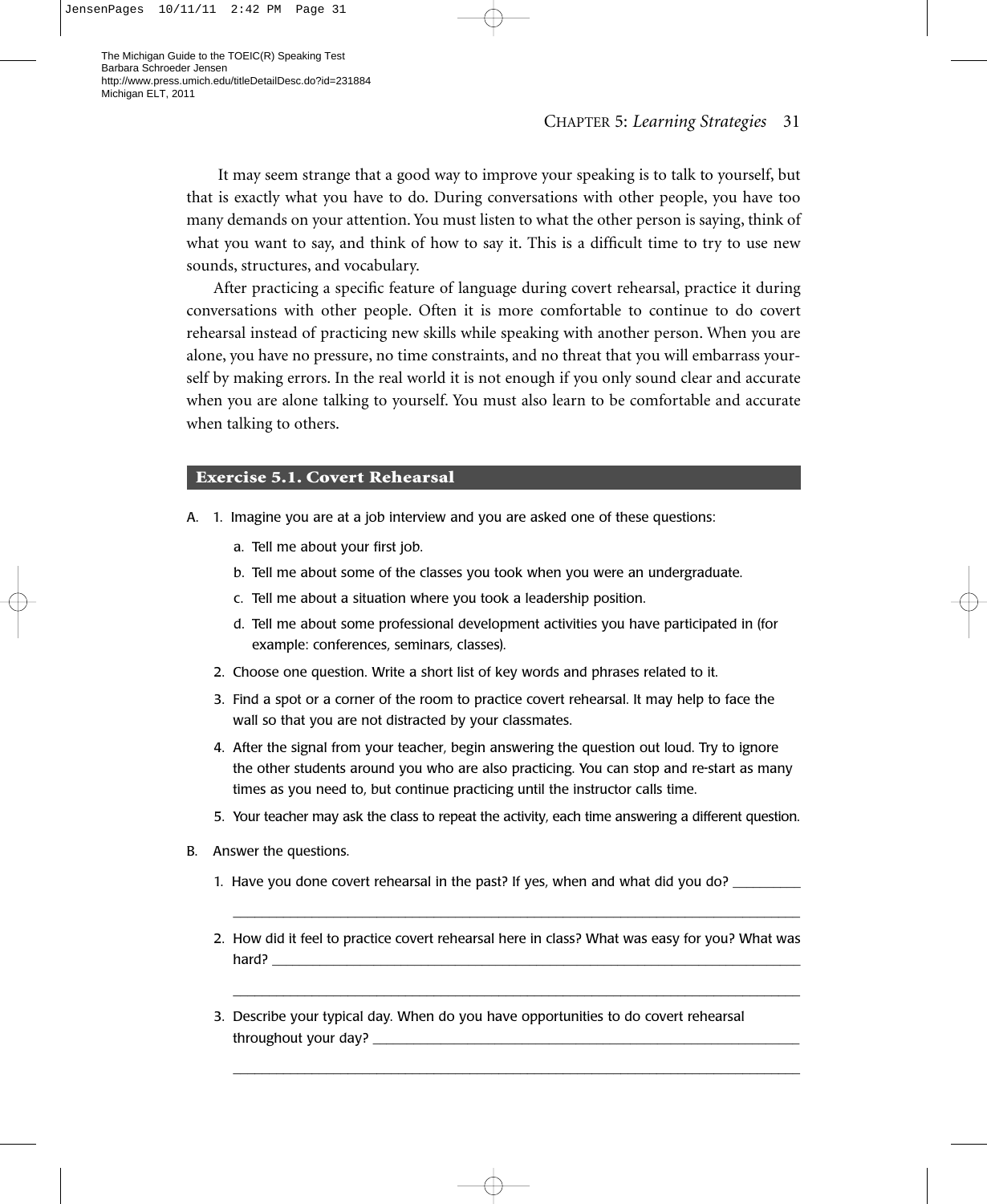#### 32 SECTION 2: Improving Your Spoken English

#### **One Student Says**

"I'm a naturally shy person, so it is difficult for me to speak with native speakers. So before I go to meetings or a party, I plan out some small talk and use covert rehearsal to practice it. When I get to the party, I have more confidence. I think I'll always be shy, but now I feel like I have something to say."

# **Self-Monitoring**

**Self-monitoring** is paying close attention to one specific aspect of your grammar or pronunciation (for example, accurate past-tense verbs or accurate /f/ sounds) while you are conversing. Self-monitoring will help you remember to produce the accurate version. With practice, you will produce the accurate form in free speech even when you aren't paying attention in high-pressure conditions like talking on the phone, giving presentations, and taking the TOEIC® Speaking Test.

Here are several crucial points to remember about self-monitoring:

- Identify a language feature from your logbook to focus on before the conversation begins.
- During the conversation, practice self-monitoring even if it slows your rate of speech. At first it will be quite difficult, but the more you practice, the easier it will become.
- After the conversation, evaluate how successful you were at monitoring the feature of English you selected.
- At first, self-monitor only during low-stress conversations. When a particular conversation makes you nervous or is very important, it's harder to improve just one aspect of your speech.

#### **One Student Says**

"I used to try to monitor when I met with my advisor, but I was too selfconscious and forgot what to say. Now I try to monitor when I talk to friends, my wife, and other people I feel really comfortable around."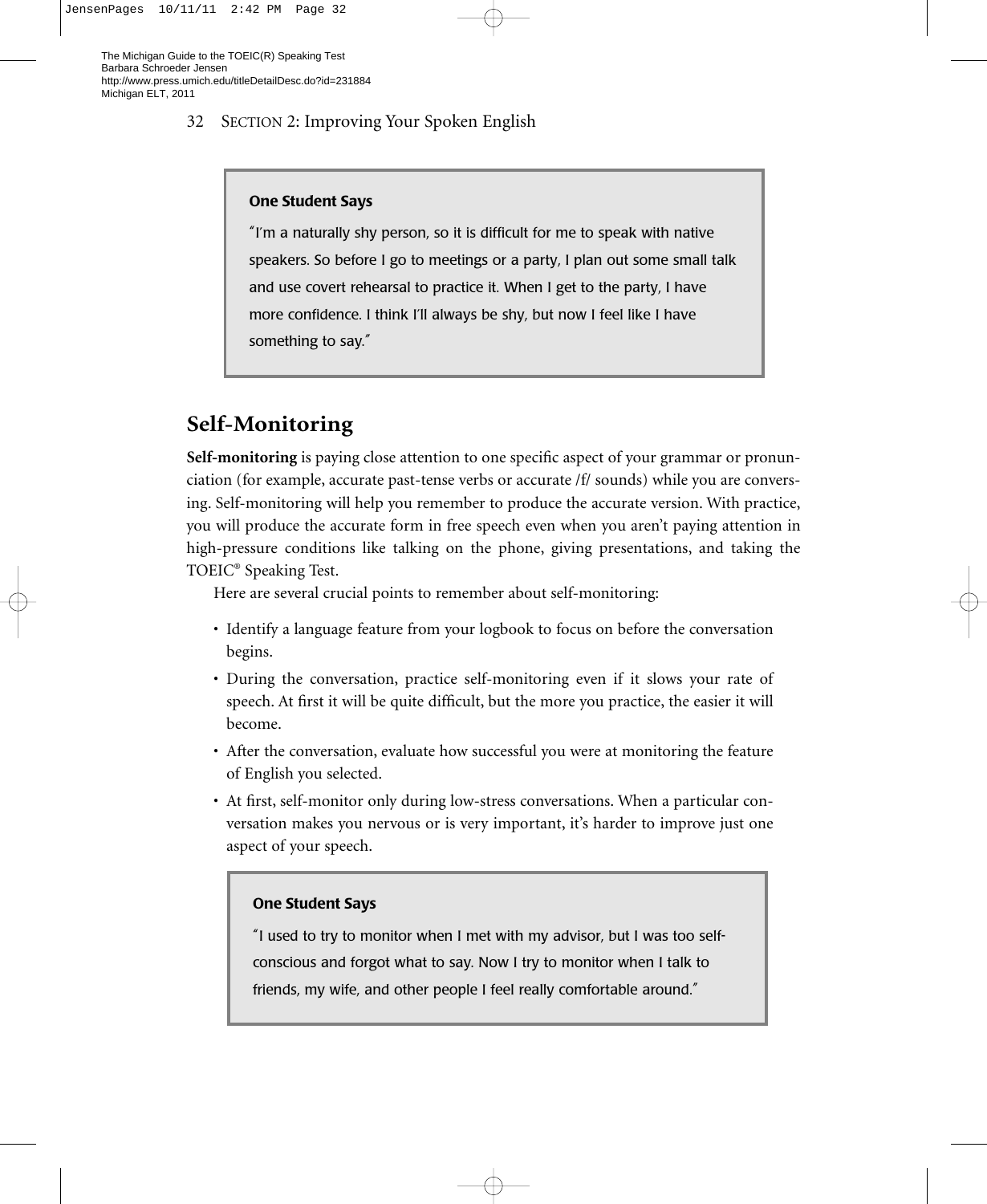• Even if you are very disciplined in your practice, changes do not happen overnight. Give yourself credit for even small improvements. For example, if you used to make an error saying the /f/ sound 90 percent of the time and now you only make the error 30 percent of the time, that's progress you can be proud of!

If you are consistent in your self-monitoring, the specific aspects of your speech that had previously been incorrect will improve. Although this process can be slow, once the correct form has taken root, it will transfer into your free speech, and you will use the correct form without having to think about it.

#### **Exercise 5.2. Self-Monitoring**

- A. Work with a partner. Pretend that you and your partner are preparing to go on job interviews. Take turns asking and answering these common interview questions. As you are answering, continually monitor for accurate past tense. As you listen, use a check mark  $(\checkmark)$  every time your partner uses the past tense correctly and an X every time he or she makes a mistake.
	- 1. Tell me about yourself.
	- 2. Can you tell me more about your work history?
	- 3. Can you tell me about the courses you took as an undergraduate (or graduate) student?
	- 4. Tell me about your last project at work.
- B. Answer the questions.
	- 1. How easy or difficult was it to monitor your partner's speech? Did you learn anything that can help you monitor yourself?

\_\_\_\_\_\_\_\_\_\_\_\_\_\_\_\_\_\_\_\_\_\_\_\_\_\_\_\_\_\_\_\_\_\_\_\_\_\_\_\_\_\_\_\_\_\_\_\_\_\_\_\_\_\_\_\_\_\_\_\_\_\_\_\_\_\_\_\_\_\_\_\_\_\_\_\_\_\_\_

\_\_\_\_\_\_\_\_\_\_\_\_\_\_\_\_\_\_\_\_\_\_\_\_\_\_\_\_\_\_\_\_\_\_\_\_\_\_\_\_\_\_\_\_\_\_\_\_\_\_\_\_\_\_\_\_\_\_\_\_\_\_\_\_\_\_\_\_\_\_\_\_\_\_\_\_\_\_\_

- 2. Have you practiced self-monitoring in the past? If yes, when? Was it effective? \_\_\_\_\_\_\_\_\_\_\_\_\_\_\_\_\_
- 3. Describe the typical conversations you have in English. In the course of your day, are there any low-stress conversations where you can practice self-monitoring? \_\_\_\_\_\_\_\_\_\_\_

\_\_\_\_\_\_\_\_\_\_\_\_\_\_\_\_\_\_\_\_\_\_\_\_\_\_\_\_\_\_\_\_\_\_\_\_\_\_\_\_\_\_\_\_\_\_\_\_\_\_\_\_\_\_\_\_\_\_\_\_\_\_\_\_\_\_\_\_\_\_\_\_\_\_\_\_\_\_\_ \_\_\_\_\_\_\_\_\_\_\_\_\_\_\_\_\_\_\_\_\_\_\_\_\_\_\_\_\_\_\_\_\_\_\_\_\_\_\_\_\_\_\_\_\_\_\_\_\_\_\_\_\_\_\_\_\_\_\_\_\_\_\_\_\_\_\_\_\_\_\_\_\_\_\_\_\_\_\_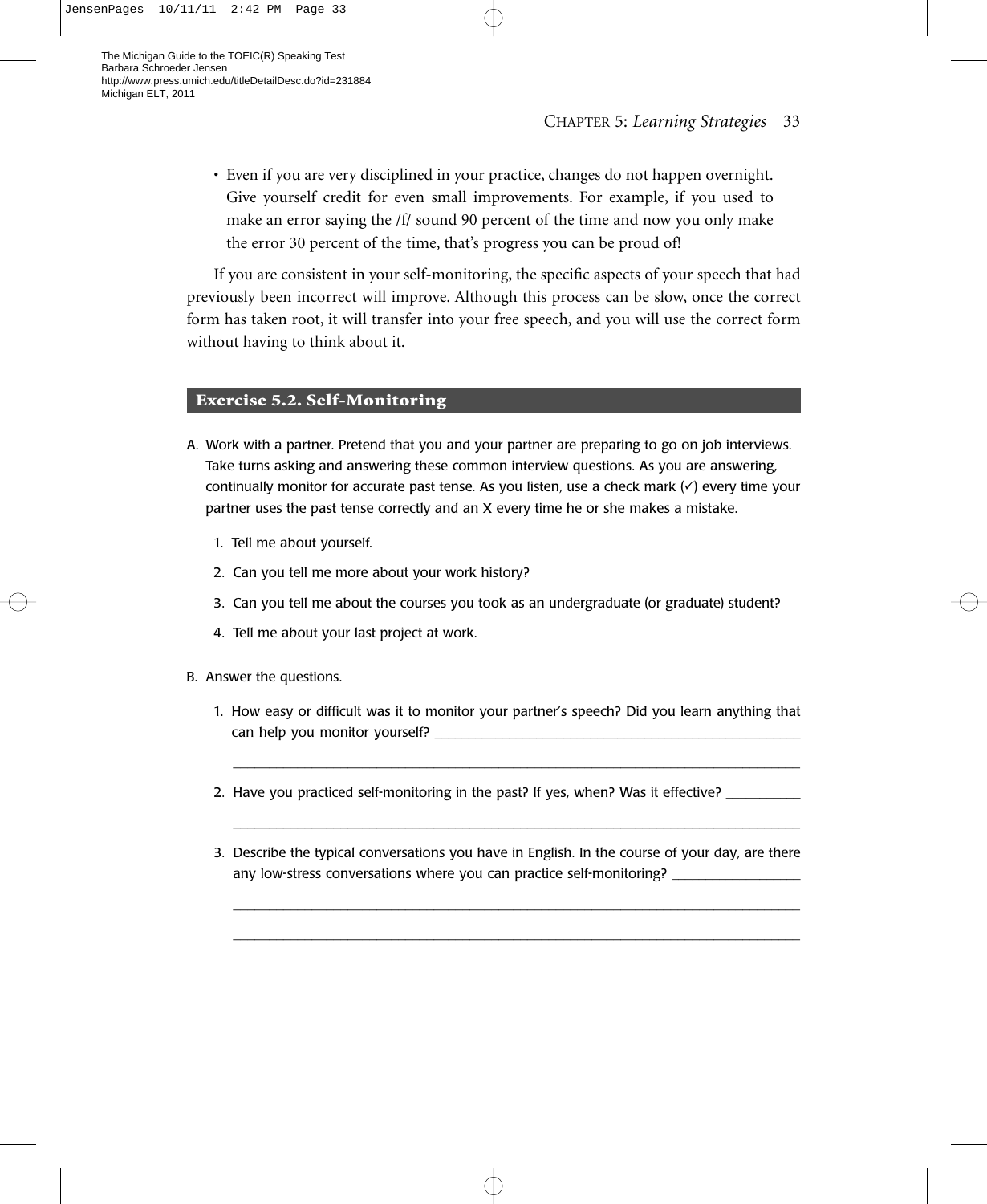34 SECTION 2: Improving Your Spoken English

# **Speaking Opportunities**

If you live in an English-speaking country, challenge yourself to speak in English with native speakers every day. This is not easy, but it is crucial for improvement.

These suggestions may help you increase your use of English:

- 1. List all of the people at work you could speak English with. Make a commitment to try to talk to each of them every week.
- 2. List people in your neighborhood who you could speak with in English. For example, find out about some upcoming events in your area and plan to ask your neighbors about these events. Try to speak to at least one of these people every week.
- 3. Go to shops and stores that aren't very busy. Go during a weekday when there aren't as many customers. Ask the salespeople questions about their products and services. Try to extend the conversations.

#### **One Student Says**

"I used to hang up when telemarketers called me. But now I stay on the phone and use the time for English practice. I make sure that I ask several questions about the product or service. I also practice paraphrasing back to them what they have told me to make sure that I have heard them correctly. It's great practice!"

If you don't live in an English-speaking country, these suggestions might help:

- 1. Speak English with other non-native speakers. Perhaps this method won't help you improve your accuracy (if the others are at lower level than you are), but it will help you improve your fluency. It will also give you an excellent opportunity to self-monitor and improve your own accuracy.
- 2. Are you using English at work? If so, make the most of it! Each time you speak English, push yourself to speak longer. Think of questions ahead of time to extend conversations for extra practice. If possible, record and evaluate yourself when you make presentations, talk on the phone, or participate in a discussion.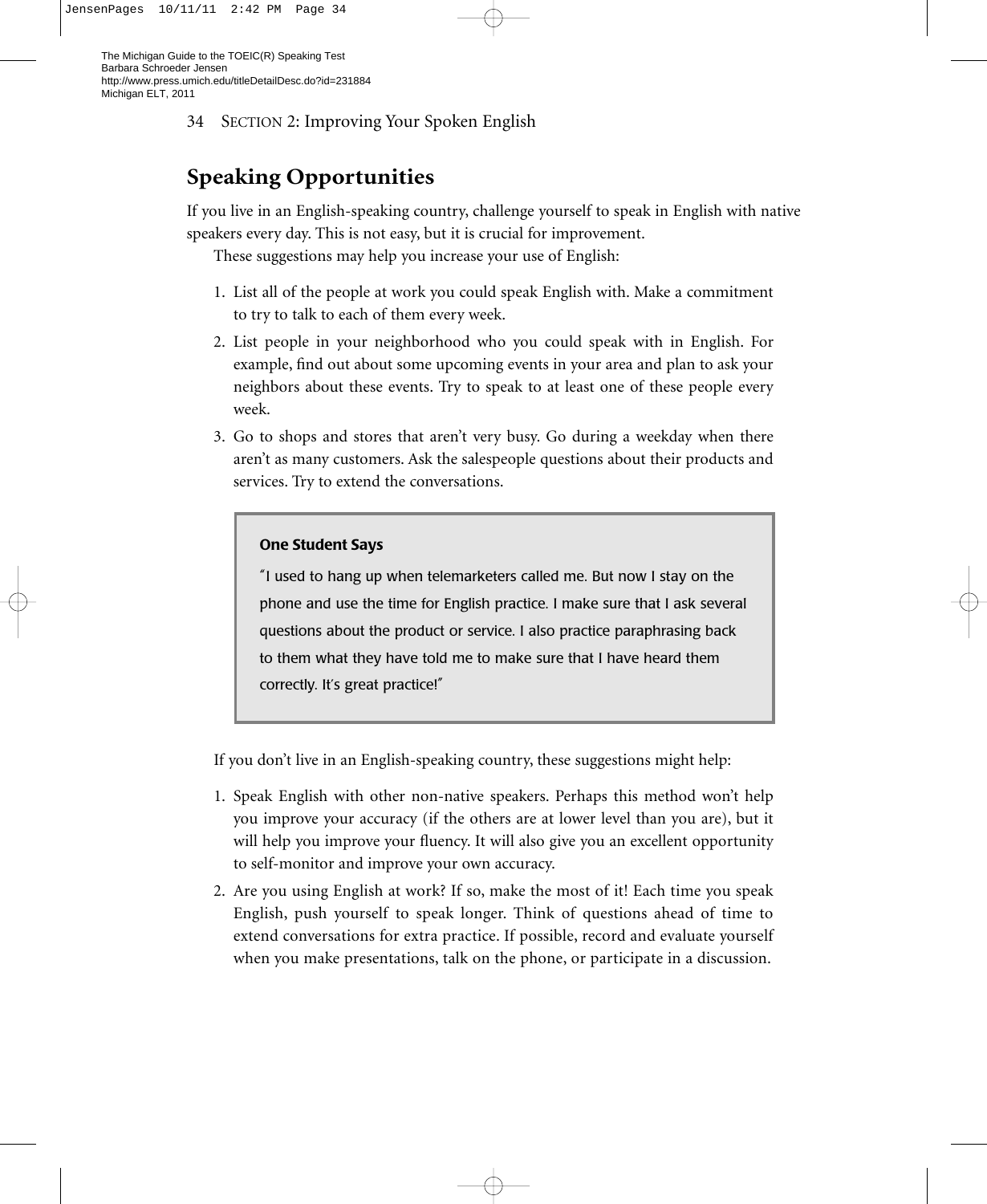3. Call English-speaking countries to get product or service information. Are you planning to visit or live in an English-speaking country someday? Call travel agents, hotels, tourist centers, entertainment centers, stores, etc., to get information and to practice your English. Use the Internet to help find phone numbers. Again, think of several questions ahead of time so that you can extend the conversations.

#### **One Student Says**

"I live in Russia and I plan to apply to graduate programs in the U.S. I used to research programs on the Internet, but now I force myself to call the schools I'm interested in. The first time I did it, I was so nervous nothing came out of my mouth, and I hung up. Some calls are still challenging, but I'm learning a lot."

4. Talk back to the TV! Watch English language shows or movies on TV or the Internet and talk back to the characters. Give your opinion on news items, summarize plot lines, or try to mimic the actors' voices. Listen for new words and phrases and add them to your logbook.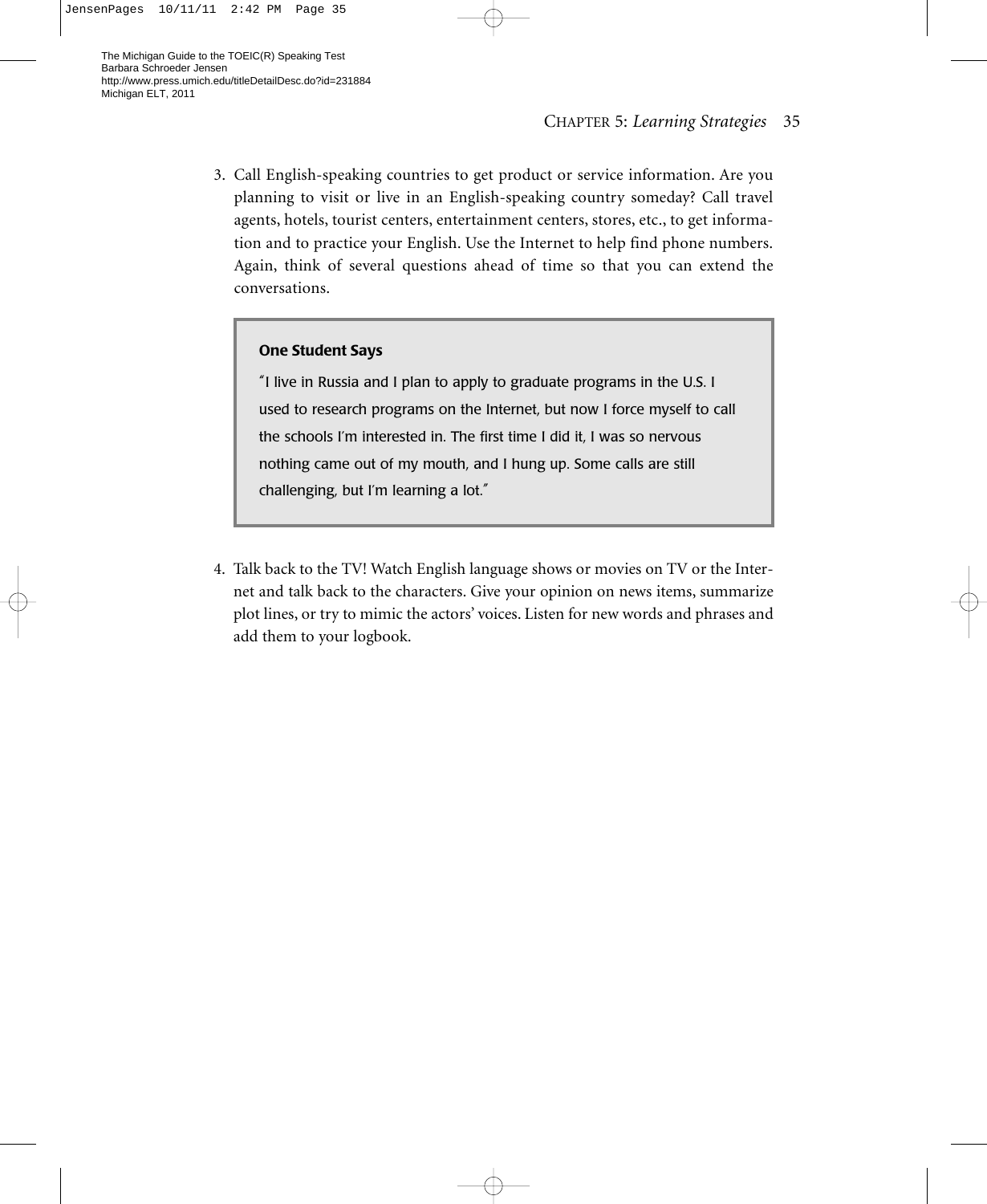#### 36 SECTION 2: Improving Your Spoken English

#### **Exercise 5.3. Speaking Opportunities**

Answer the questions.

1. Review the suggestions for creating speaking opportunities. For each suggestion, list if you have ever tried it, if you tried it in the past week, if you practice it regularly, or if you want to try it.

\_\_\_\_\_\_\_\_\_\_\_\_\_\_\_\_\_\_\_\_\_\_\_\_\_\_\_\_\_\_\_\_\_\_\_\_\_\_\_\_\_\_\_\_\_\_\_\_\_\_\_\_\_\_\_\_\_\_\_\_\_\_\_\_\_\_\_\_\_\_\_\_\_\_\_\_\_\_\_ \_\_\_\_\_\_\_\_\_\_\_\_\_\_\_\_\_\_\_\_\_\_\_\_\_\_\_\_\_\_\_\_\_\_\_\_\_\_\_\_\_\_\_\_\_\_\_\_\_\_\_\_\_\_\_\_\_\_\_\_\_\_\_\_\_\_\_\_\_\_\_\_\_\_\_\_\_\_\_ \_\_\_\_\_\_\_\_\_\_\_\_\_\_\_\_\_\_\_\_\_\_\_\_\_\_\_\_\_\_\_\_\_\_\_\_\_\_\_\_\_\_\_\_\_\_\_\_\_\_\_\_\_\_\_\_\_\_\_\_\_\_\_\_\_\_\_\_\_\_\_\_\_\_\_\_\_\_\_

- 2. Describe a typical day or week in your life. What opportunities do you normally have to speak in English?
- 3. Set goals. Choose two speaking opportunities to try next week. After you have tried them, write about your experiences in your logbook.

\_\_\_\_\_\_\_\_\_\_\_\_\_\_\_\_\_\_\_\_\_\_\_\_\_\_\_\_\_\_\_\_\_\_\_\_\_\_\_\_\_\_\_\_\_\_\_\_\_\_\_\_\_\_\_\_\_\_\_\_\_\_\_\_\_\_\_\_\_\_\_\_\_\_\_\_\_\_\_ \_\_\_\_\_\_\_\_\_\_\_\_\_\_\_\_\_\_\_\_\_\_\_\_\_\_\_\_\_\_\_\_\_\_\_\_\_\_\_\_\_\_\_\_\_\_\_\_\_\_\_\_\_\_\_\_\_\_\_\_\_\_\_\_\_\_\_\_\_\_\_\_\_\_\_\_\_\_\_

\_\_\_\_\_\_\_\_\_\_\_\_\_\_\_\_\_\_\_\_\_\_\_\_\_\_\_\_\_\_\_\_\_\_\_\_\_\_\_\_\_\_\_\_\_\_\_\_\_\_\_\_\_\_\_\_\_\_\_\_\_\_\_\_\_\_\_\_\_\_\_\_\_\_\_\_\_\_\_ \_\_\_\_\_\_\_\_\_\_\_\_\_\_\_\_\_\_\_\_\_\_\_\_\_\_\_\_\_\_\_\_\_\_\_\_\_\_\_\_\_\_\_\_\_\_\_\_\_\_\_\_\_\_\_\_\_\_\_\_\_\_\_\_\_\_\_\_\_\_\_\_\_\_\_\_\_\_\_

#### **One Student Says**

"With everything I do, I try to think about how I can increase my chance of speaking English. I used to make myself coffee at home every morning, but now I go to the corner coffee shop. I still don't have a 100% chance of having a conversation in English, but I have a much better chance than if I stayed home."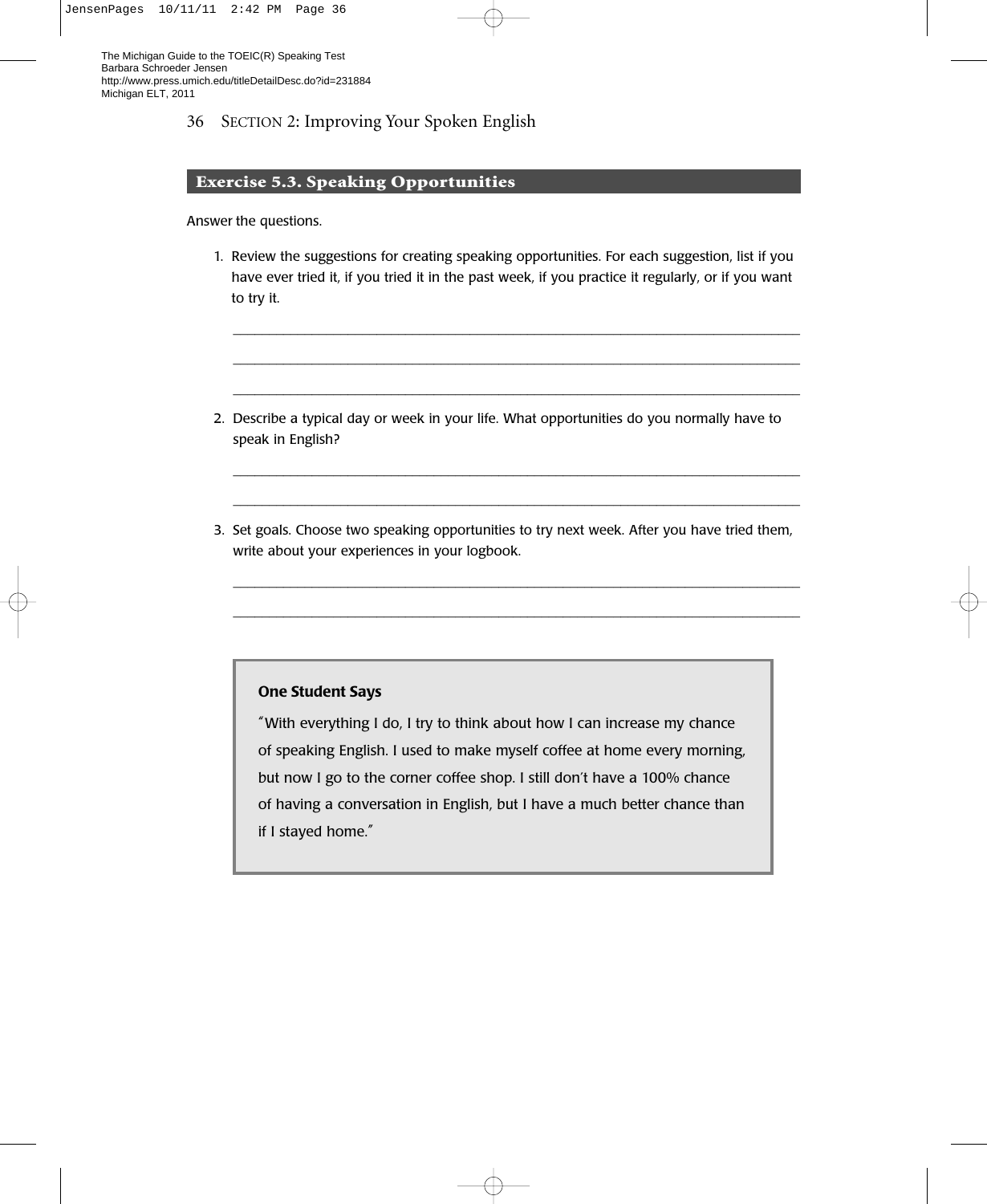# **Native-Speaker Helpers**

A native-speaker helper is a native or near-native speaker who can help you understand how spoken English is used. Ideally, you should look for helpers among your friends. They do not have to be teachers, but they should be people with whom you have contact daily or weekly. They should also be people with English-speaking skills that you admire. Appendix B provides a list of tips for native or near-native speakers who are working with learners preparing for the TOEIC® Speaking Test.

When you are speaking to your helper, ask for feedback when you aren't sure if your pronunciation or stress is correct. You can say, for example:

*Tomorrow Theresa and I are going to look at the amortization tables for the Green Street project. Is that how you say it, amortiZAtion?*

or

*Did the report include all of the mergers from last year? MERgers, is that right?* 

When you aren't sure how a specific phrase is used, ask your helper to use it in a sentence or ask him or her in what context it would be used. You can ask, for example:

*During the meeting, Cynthia said that she wanted to "keep me in the loop."\* What did she mean?*

or

*I need to ask the project manager if I can take two weeks off next summer to go back to Japan to visit my family. What's a good way to ask him?* 

Ask your helper to correct your English. In general, native speakers of English will *not* correct your English unless you request it directly. If native speakers find your English difficult to understand, they may avoid talking to you in the future, but they most likely won't correct you or tell you directly that they find you difficult to understand. It would be considered impolite.

#### **One Student Says**

"Our firm just hired a new architect. She's from Argentina, and this is her first job in the United States. Sometimes she makes mistakes in her English, and it's hard to follow what she's saying. I'd like to help her out and correct her, but I don't want to be rude. But now she just keeps on making the same mistakes over and over."